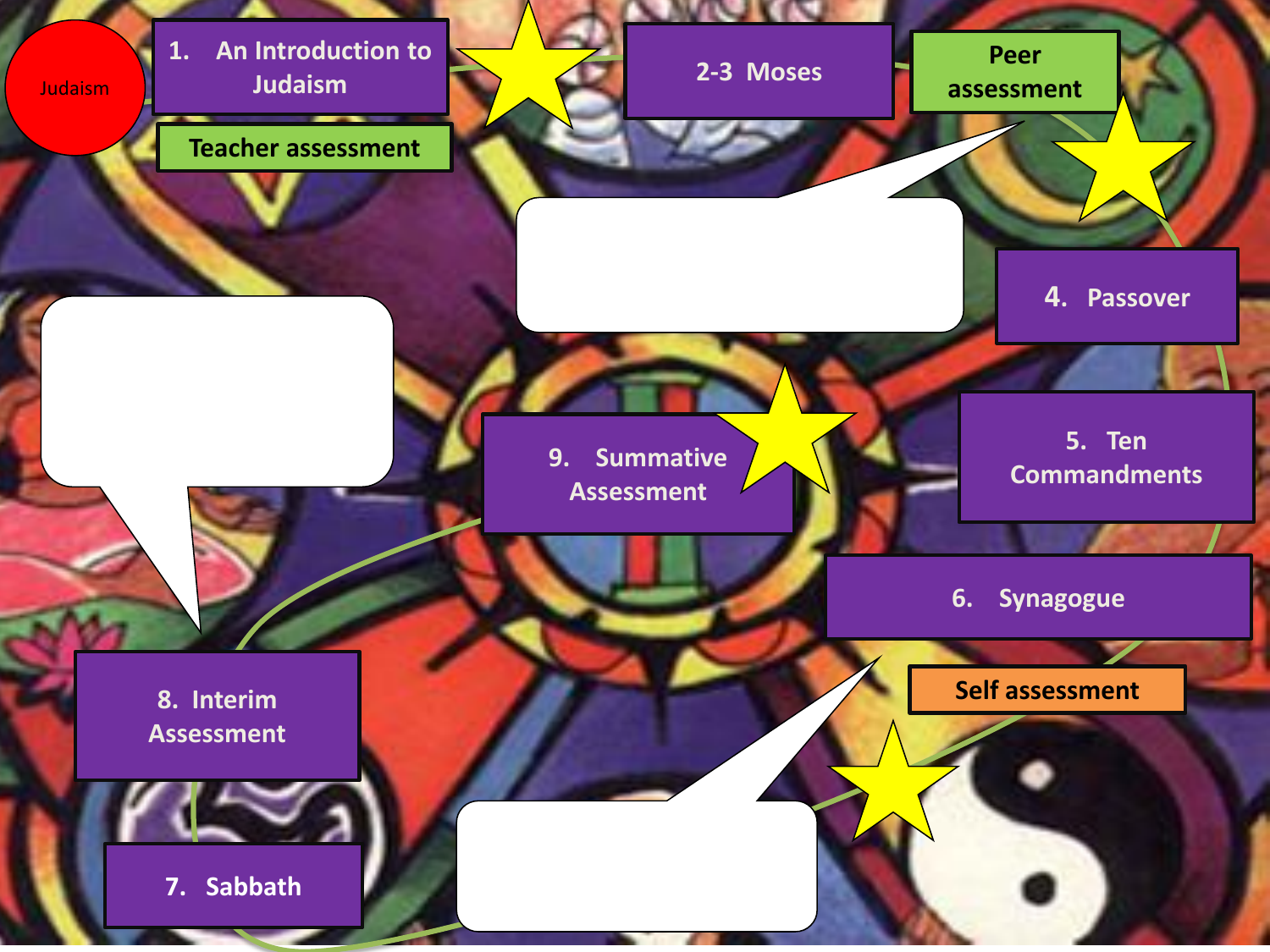## Explaining the assessment points

- The next few slides explain the lessons that will be assessed throughout the course of this unit (Judaism) and how.
- All lessons will be available on the system t common.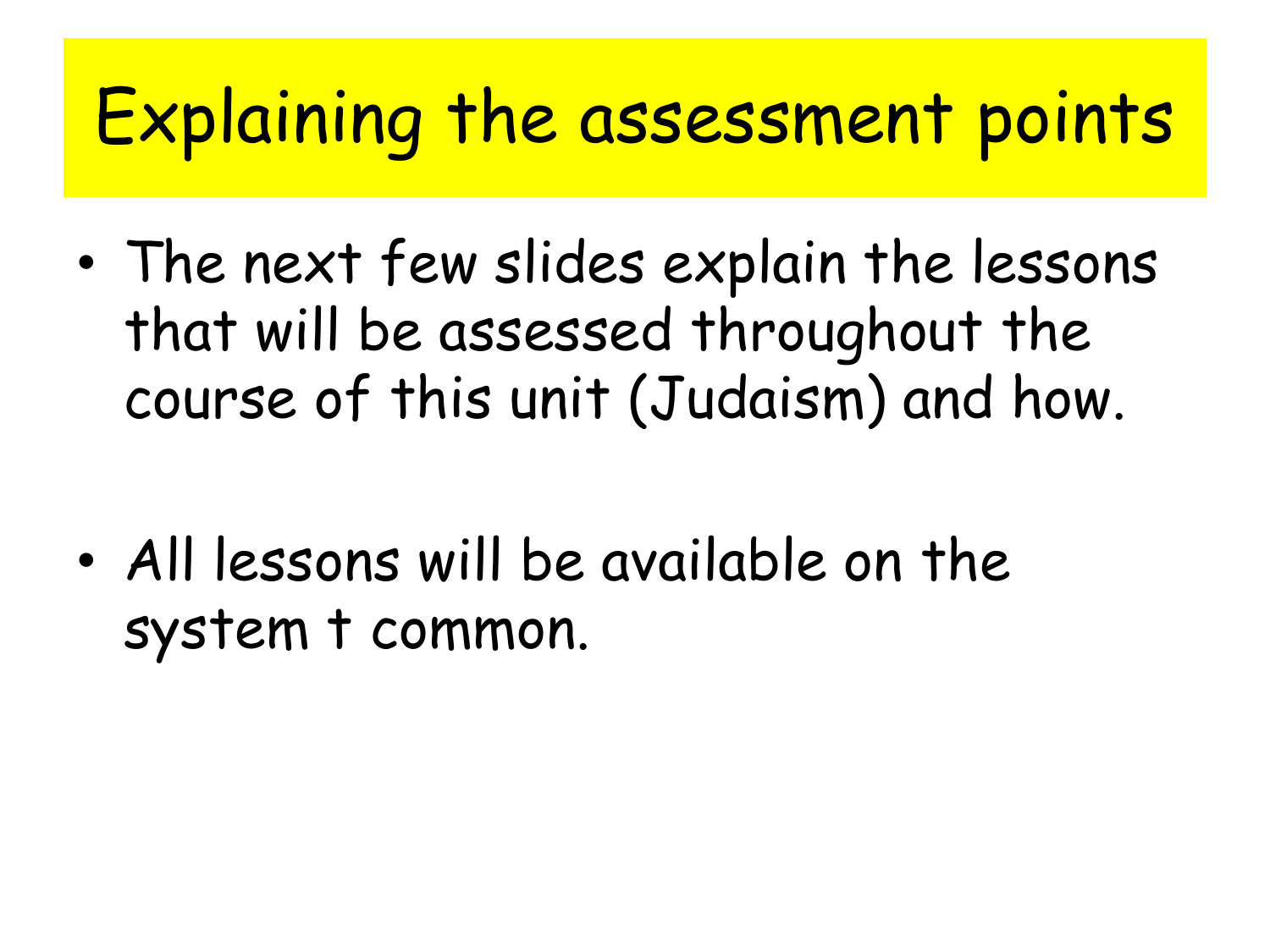## Lesson 1: Introduction to Judaism Teacher assessment

Students will create a defining map in their books on anything they already know about Judaism.

A **number** is entered into the star for any key words that are correct and related to Judaism.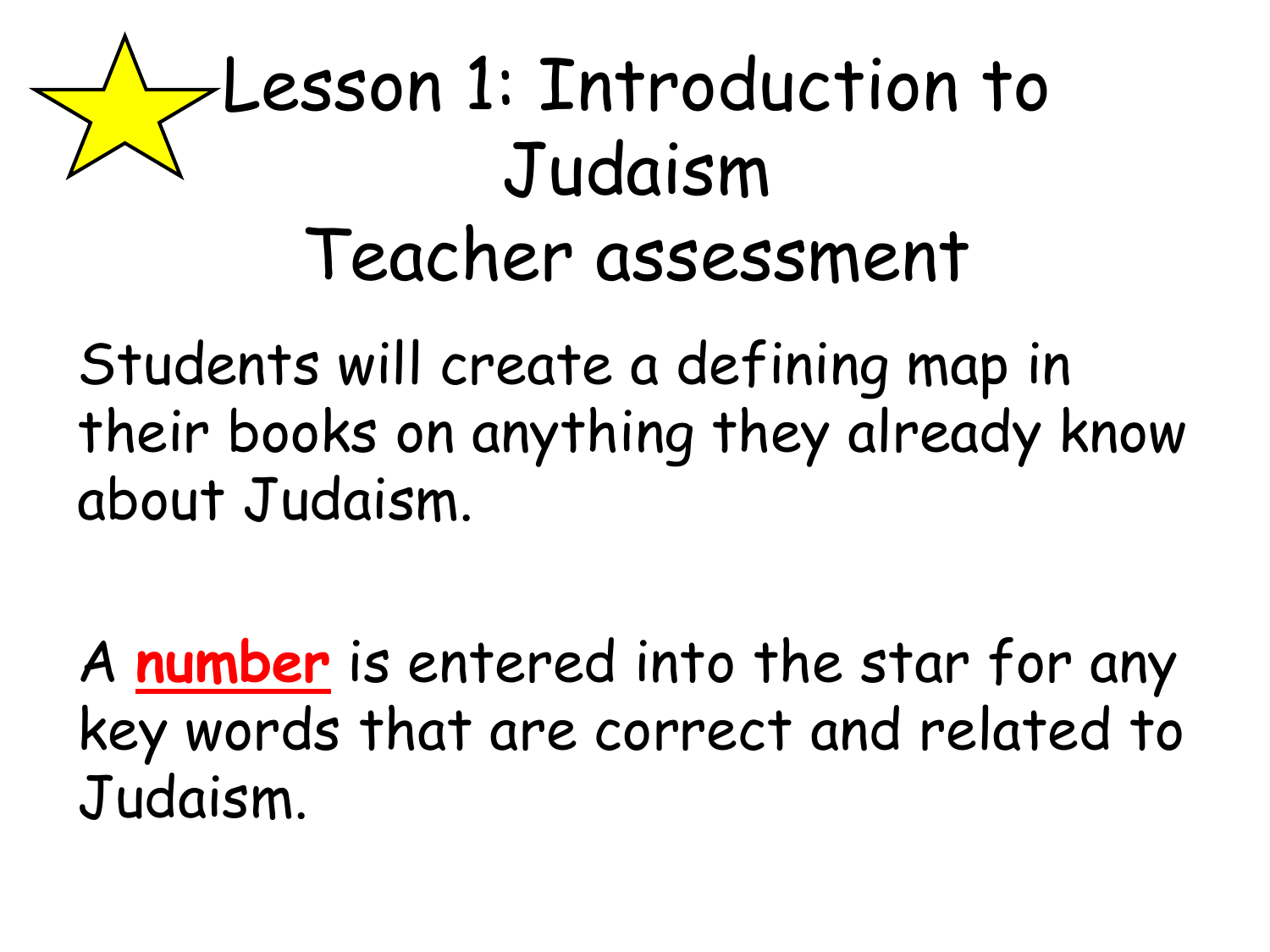## Lesson 2 and 3: Moses Peer assessment

Students will create a storyboard on the life of Moses in the FIRST lesson. This is the lesson that will be assessed.

Students will **peer assess** their partners storyboard by commenting in the white box and enter R,A,G in the star.

Red- needs more detail in storyboard Amber- Could have been more detailed Green- A detailed storyboard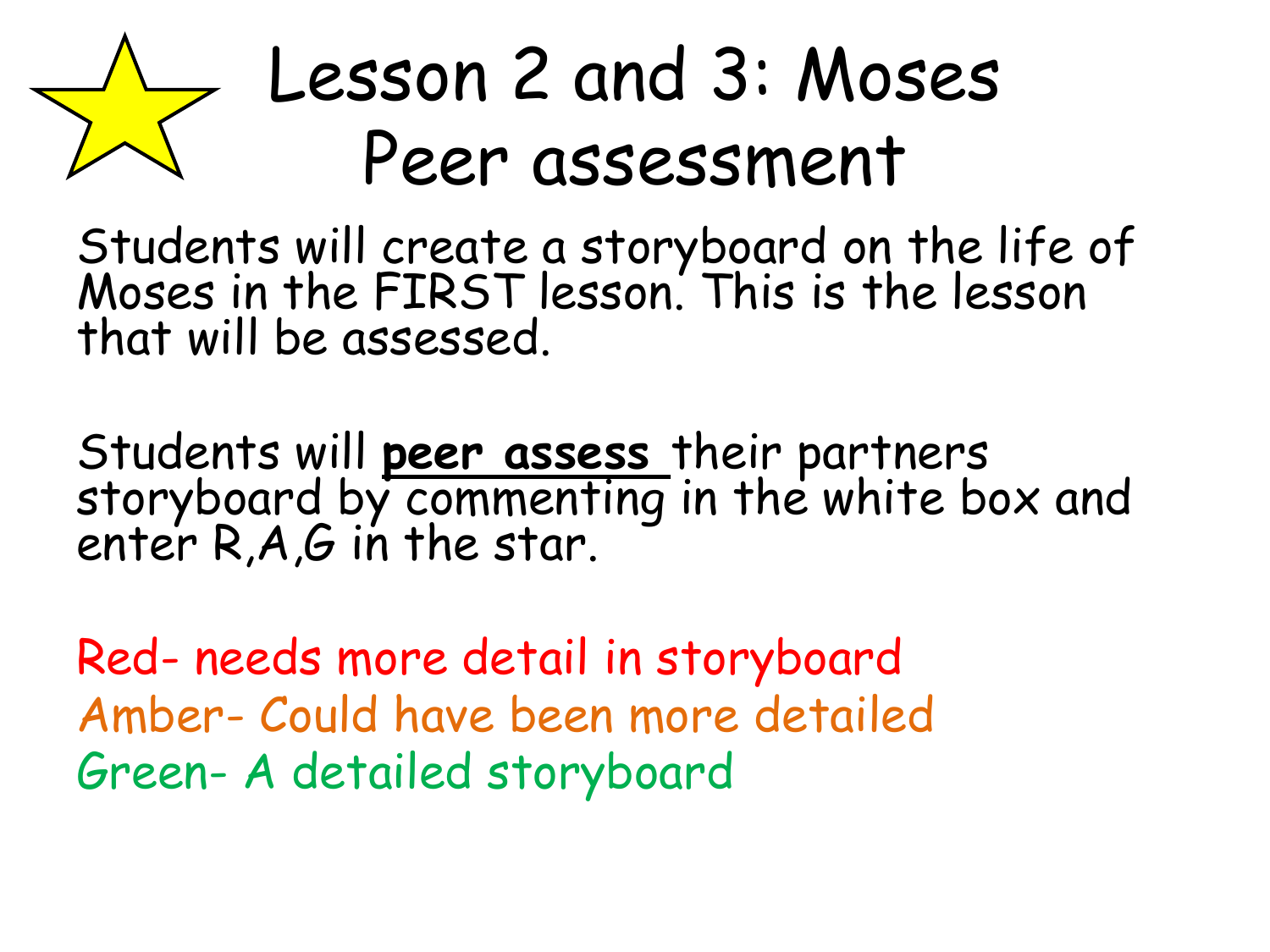

Synagogue

Students will draw the 4 features of the synagogue and explain the purpose of these features.

Students will **self-assess** their work using R,A,G and write a comment in the white box.

Red- 2 features drawn and explained Amber- 3 features drawn and explained Green- 4 features drawn and explained